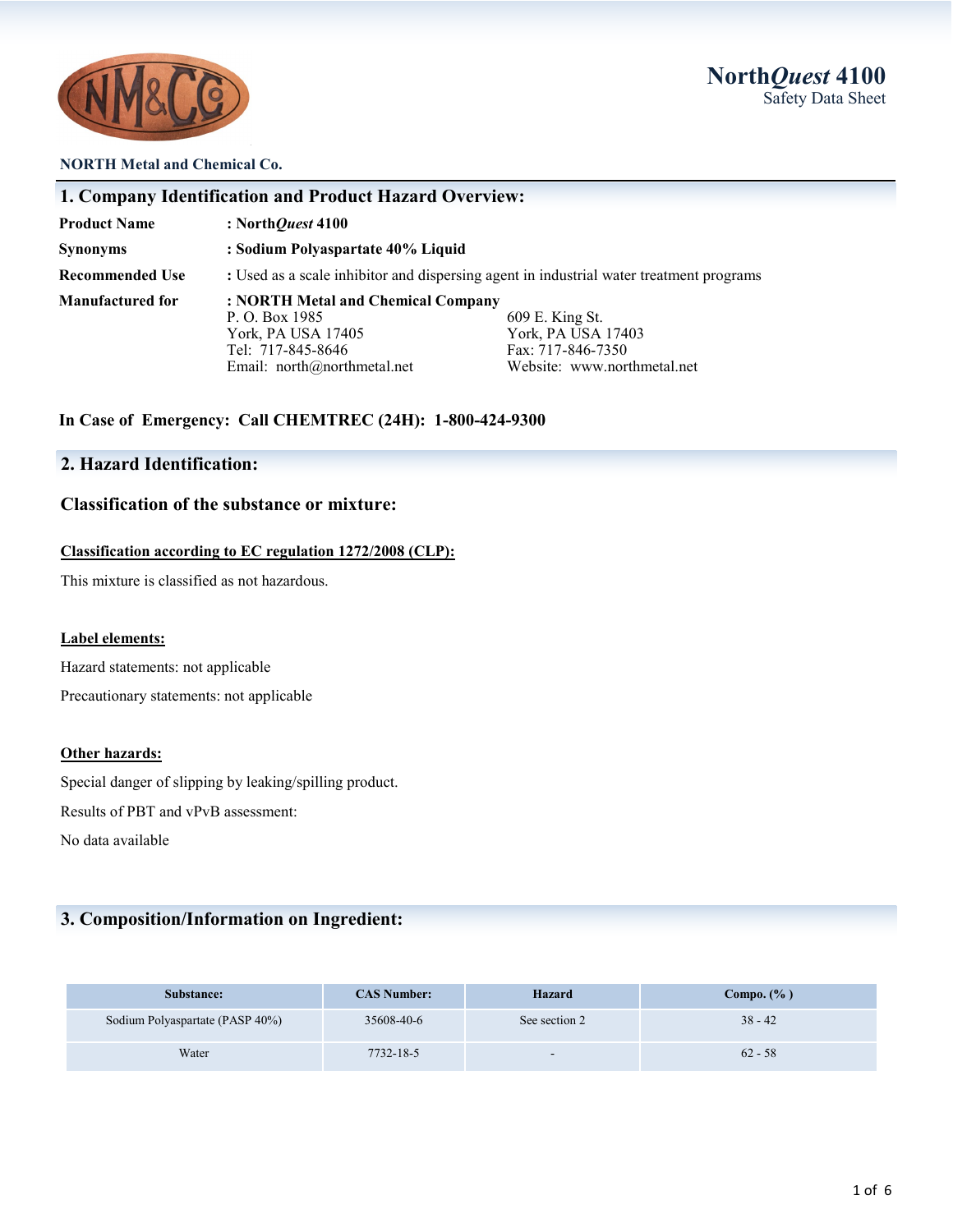# **4. First Aid Measures: General Advice:** : Consult a physician. Show this safety data sheet to the doctor in attendance. Move out of dangerous area. **Eyes** : Immediately flush eyes with plenty of flowing water for 10 to 15 minutes holding eyelids apart. Remove contact lenses, if present and easy to do. Continue rinsing. In case of troubles or persistent symptoms, consult an ophthalmologist. **Skin** : Wash immediately with plenty of water. Change contaminated clothing. In case of skin reactions, consult a physician. **Ingestion** : Rinse mouth immediately and drink plenty of water. Never give anything by mouth to an unconscious person. Do not induce vomiting without medical assistance. Seek medical attention. **Inhalation** : Provide fresh air. Seek medical treatment in case of troubles. **Note to Physician** : Treat symptomatically. **PPE for first responders** : Gloves and safety goggles are highly recommended.

## **5. Fire Fighting Measures:**

## **Suitable extinguishing media**

**Suitable:** Water spray, foam, dry chemical, or carbon dioxide. Appropriate for the surrounding area. **Unsuitable:** No information available

## **Specific hazards arising from the chemical:**

## **UNUSUAL FIRE & EXPLOSION HAZARDS**

No unusual fire or explosion hazards noted.

## **SPECIFIC HAZARDS**

Not combustible. In the event of a fire, the following may be produced when the water evaporates: Nitrogen oxides (NOx), Ammonia, sodium compounds, carbon monoxide and carbon dioxide.

## **Special protective actions for fire-fighters**

As in any fire, wear self-contained breathing apparatus pressure-demand, MSHA/NIOSH (approved or equivalent) and full protective gear. Evacuate personnel to safe areas.

## **SPECIAL FIRE FIGHTING PROCEDURES**

Move container from fire area if it can be done without risk. Cool containers exposed to flames with water until well after the fire is out. Keep run-off water out of sewers and water sources. Dike for water control.

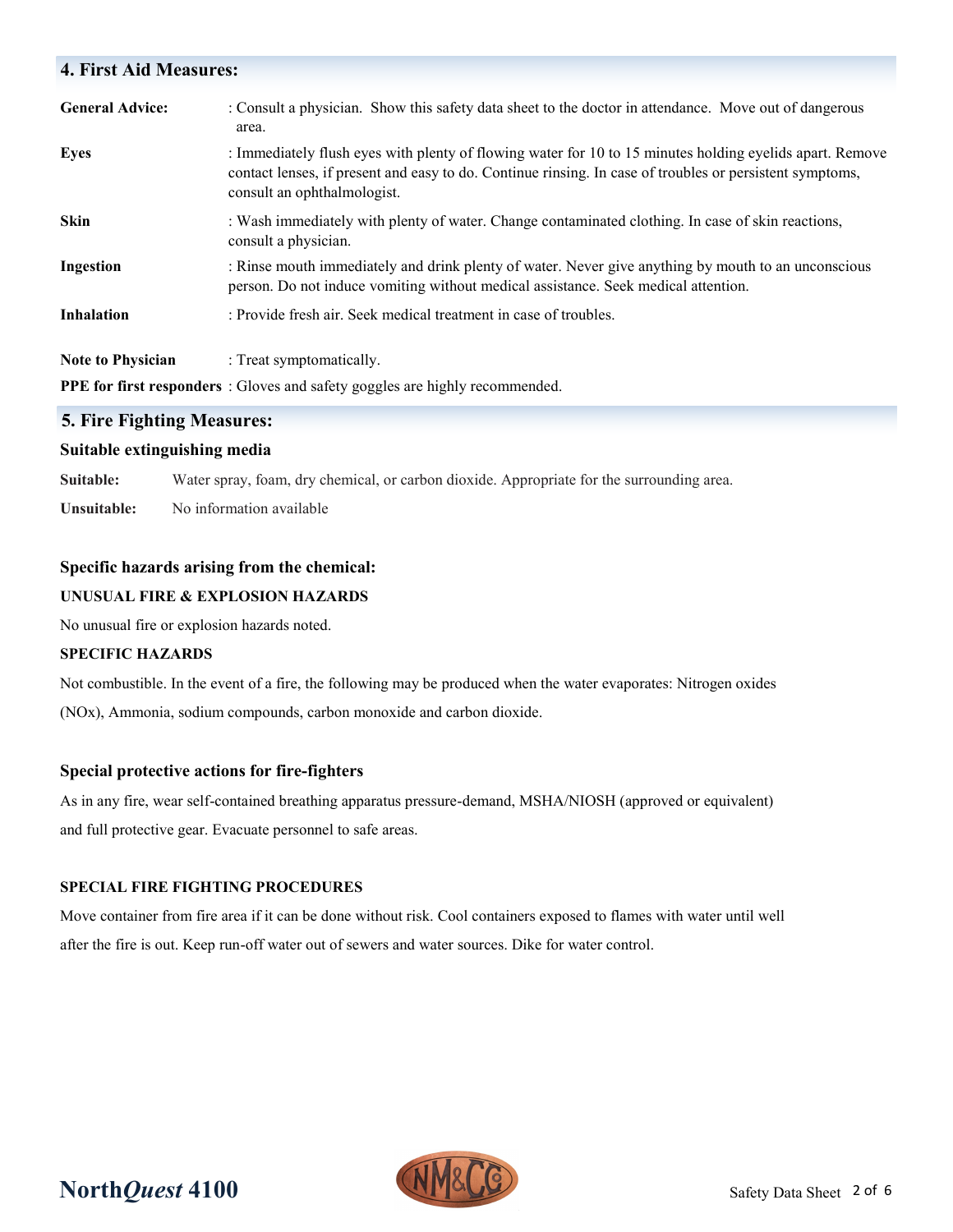## **6. Accidental Release Measures:**

#### **Personal precautions, protective equipment and emergency procedures:**

Evacuate personnel to safe areas. Keep away from heat, sparks, flame and other sources of ignition. Ensure adequate ventilation, especially in confined areas. Use personal protection recommended in Section 8. Avoid contact with skin, eyes or clothing. Avoid breathing mist/vapors. Wash contaminated clothing before reuse. Do not eat, drink or smoke when using this product. Wash thoroughly after handling.

#### **Environmental precautions:**

Keep run off from entering drains or waterways.

#### **Methods and materials for containment and cleaning up:**

Contain spill or leak. Dike area if necessary to prevent spill from spreading or entering sewers and waterways. Absorb spill with inert material such as sand or diatomaceous earth. Collect spillage into properly labelled, closed acid resistant container for disposal.

Special danger of slipping by leaked/spilled product.

#### **Regulatory Requirements:**

Dispose of recovered material in accordance with all applicable local, state and federal regulations.

## **7. Handling and Storage:**

## **Precautions for safe handling:**

Avoid contact with eyes, skin, or clothing. Do not taste or swallow. Do not inhale vapor or mist. Use with adequate ventilation. For industrial use only! Keep away from sources of ignition. Wash Hands thoroughly after handling product. Wash clothing before reuse and decontaminate

#### **Conditions for safe storage, including any incompatibilities:**

Store in a cool, dry, well ventilated area. Keep containers tightly closed, and properly labeled. Keep away from incompatible materials and extreme temperatures. Store in accordance with all local, state and federal guidelines.

Keep only in original container.

Empty containers retain vapor and material residue. Observe all recommended safety precautions until container is cleaned, reconditioned or destroyed.

## **8. Exposure Controls and Personal Protection:**

## **Appropriate engineering controls:**

Good general ventilation should be used. Ventilation rates should be matched to conditions. If applicable, use process enclosures, local exhaust ventilation, or other engineering controls to maintain airborne levels below recommended exposure limits. If exposure limits have not been established, maintain airborne levels to an acceptable level. Eye wash facilities and emergency shower must be available when handling this product.

#### **Individual protection measures:**

| murviudar protection measures. |                                                                                                                                                                                                                                                                                                               |
|--------------------------------|---------------------------------------------------------------------------------------------------------------------------------------------------------------------------------------------------------------------------------------------------------------------------------------------------------------|
| Eye protection:                | Tightly sealed goggles according to OSHA Standard - 29 CFR 1910.133 or ANSI Z87.1-2010                                                                                                                                                                                                                        |
| <b>Body protection:</b>        | Wear acid-resistant protective clothing. Protective gloves (chemically resistant - PVC, natural rubber)<br>according to OSHA Standard - 29 CFR 1910.138.                                                                                                                                                      |
| <b>Respiratory protection:</b> | Not normally required under typical use conditions. If exposure levels are exceeded a respirator must be<br>used. If needed use a MSHA/NIOSH approved respirator. Seek professional advice prior to respirator<br>selection and use. Follow all requirements of OSHA respirator regulations (29 CFR 1910.134) |
| <b>Safety Stations:</b>        | Make emergency eyewash stations, safety/quick-drench showers, and washing facilities available in work<br>area.                                                                                                                                                                                               |
| <b>General Hygiene:</b>        | Never eat, drink, or smoke in work areas. Practice good personal hygiene after using this material,<br>especially before eating, drinking, using the toilet, or applying cosmetics.                                                                                                                           |
|                                | PPE recommendation is advisory only and based on typical use conditions. An industrial hygienist or safety officer                                                                                                                                                                                            |
|                                | familiar with the specific situation of anticipated use must determine actual PPE required when using this product (29)                                                                                                                                                                                       |

CFR 1910.132)

**Exposure Limits:** OSHA (TWA)/PEL): Not Established ACGIH (TWA/TLV): Not Established

# **North***Quest* 4100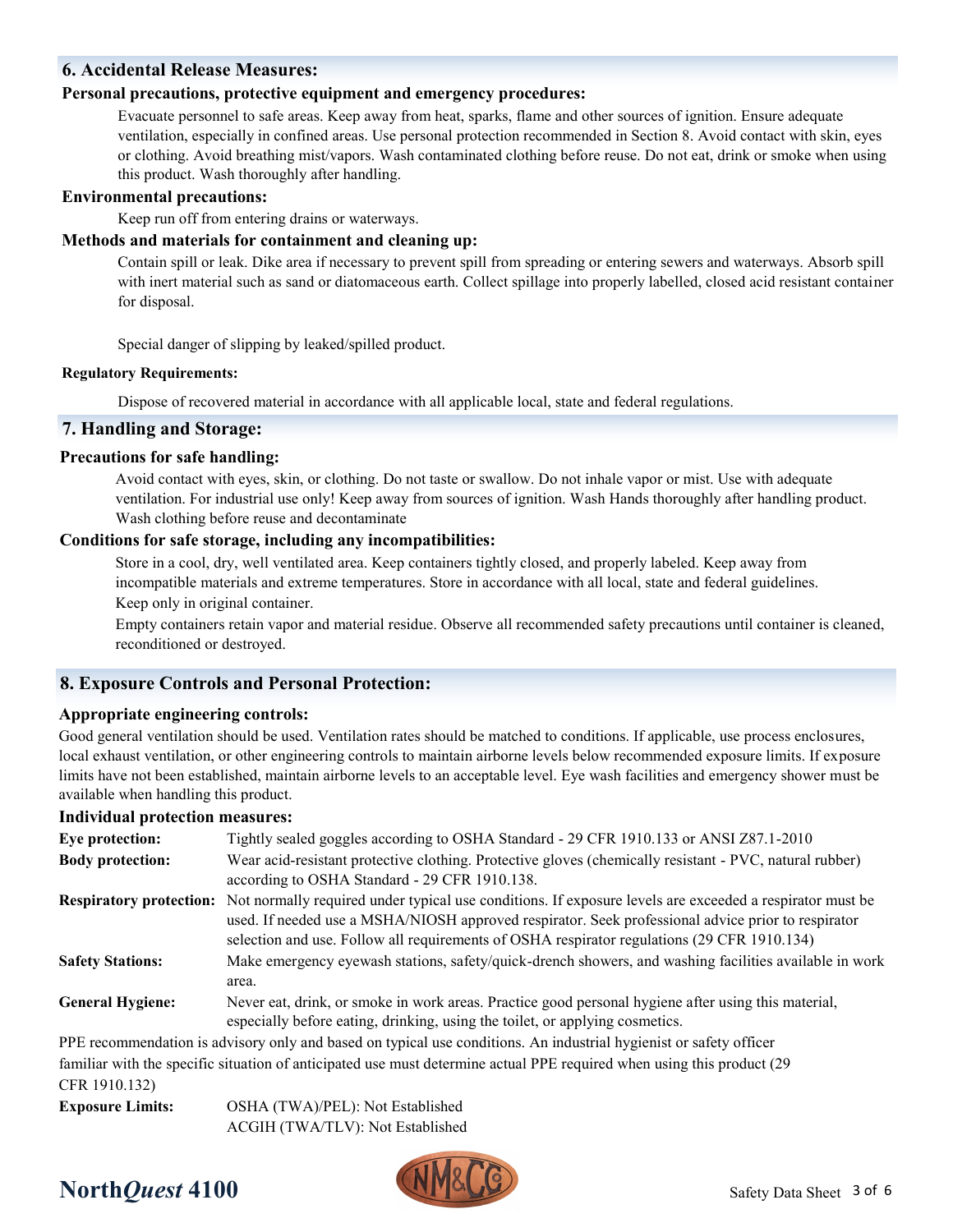## **9. Chemical and Physical Properties:**

| Appearance               | : Liquid                    | <b>Decomposition Temp.</b>   | : No data available |
|--------------------------|-----------------------------|------------------------------|---------------------|
| Odor                     | : Characteristic            | <b>Evaporation Rate</b>      | : Not available     |
| <b>Odor threshold</b>    | : Not available             | <b>Flammability</b>          | : No data available |
| Color                    | : Orange/Brown              | <b>Upper Explosive Limit</b> | : Not available     |
| pH (1% Solution)         | $: 9.0 - 11.0$              | <b>Vapor Pressure</b>        | : No data available |
| <b>Melting Point</b>     | : Not available             | <b>Vapor Density</b>         | : No data available |
| <b>Freezing Point</b>    | : No data available         | <b>Specific Gravity</b>      | $: 1.220 - 1.280$   |
| <b>Boiling Range</b>     | : @ 1013 mbar: ~100 °C      | <b>Solubility</b>            | : Miscible in water |
| <b>Flash Point</b>       | $: > 110^{\circ}C$          | <b>Molecular Weight</b>      | $: 1000 - 5000$     |
| <b>Viscosity (mPa.s)</b> | : 30 - 60 @ 20 $^{\circ}$ C |                              |                     |

# **10. Stability and Reactivity:**

| <b>Reactivity:</b>                         | Harmful and/or toxic vapors may be produced in the event of thermal decomposition.                                                                                            |
|--------------------------------------------|-------------------------------------------------------------------------------------------------------------------------------------------------------------------------------|
| <b>Chemical Stability:</b>                 | Product is stable under normal storage and use conditions.                                                                                                                    |
| <b>Possibility of Hazardous Reactions:</b> | No data available                                                                                                                                                             |
| Conditions to avoid:                       | Avoid temperature extremes (especially heat), contact with incompatible materials and<br>uncontrolled contact with accelerants. Protect form freezing.                        |
| <b>Incompatible Materials:</b>             | No data available                                                                                                                                                             |
| <b>Hazardous Decomposition Products:</b>   | In the event of a fire, the following may be produced when the water evaporates:<br>Nitrogen Oxides (NOx), Ammonia, Sodium Compounds, Carbon Monoxide, and<br>Carbon Dioxide. |

## **11. Toxicological Information:**

## **Toxicological (Health) Effects**

LD50 Rat, oral: > 2000 mg/kg LD50 Rat, dermal: > 2000 mg/kg

| Acute toxicity (oral):                                            | Classification criteria are not met.                            |
|-------------------------------------------------------------------|-----------------------------------------------------------------|
| <b>Acute toxicity (dermal):</b>                                   | Classification criteria are not met.                            |
| <b>Acute toxicity (inhalation):</b>                               | Lack of data.                                                   |
| <b>Skin corrosion/irritation:</b>                                 | Classification criteria are not met.                            |
| Specific symptoms in animal studies, Rabbit:                      | Not an irritant.                                                |
| Eye damage/irritation:                                            | Classification criteria are not met.                            |
| Specific symptoms in animal studies, Rabbit:                      | Not an irritant.                                                |
| Sensitization to the respiratory tract:                           | Classification criteria are not met.                            |
| Specific symptoms in animal studies, Guinea pig:                  | Not sensitizing (OECD 406, read across)                         |
| <b>Skin sensitization:</b>                                        | Classification criteria are not met.                            |
| Specific symptoms in animal studies, Guinea pig:                  | Not sensitizing (OECD 406, read across)                         |
| Germ cell mutagenicity/Genotoxicity:                              | Classification criteria are not met. Negative in the Ames test. |
| Carcinogenicity:                                                  | Lack of data.                                                   |
| <b>Reproductive toxicity:</b>                                     | Lack of data.                                                   |
| <b>Effects on or via lactation:</b>                               | Lack of data.                                                   |
| Specific target organ toxicity (single exposure):                 | Lack of data.                                                   |
| Specific target organ toxicity (repeated exposure): Lack of data. |                                                                 |
| <b>Aspiration hazard:</b>                                         | Lack of data.                                                   |

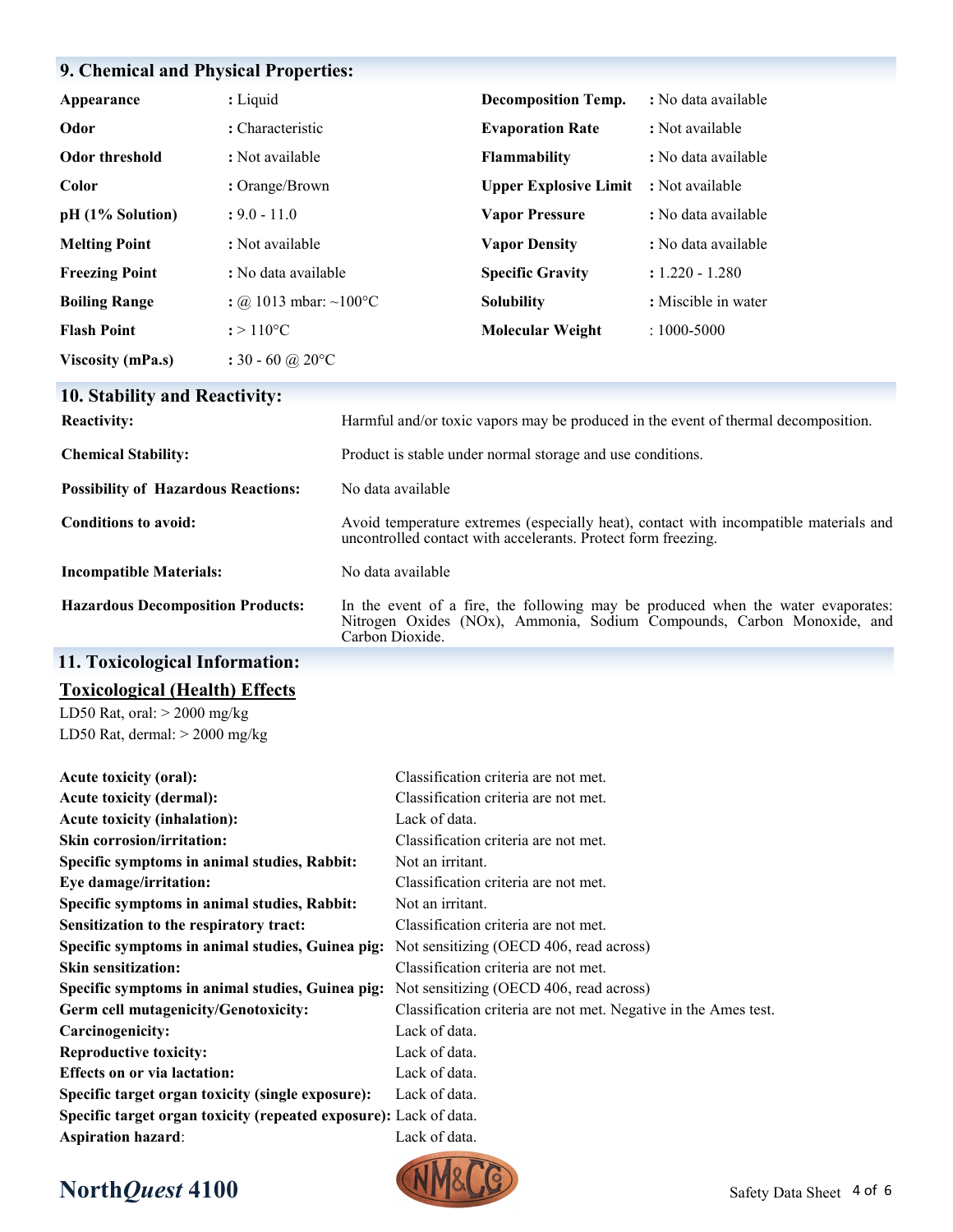## **12. Ecological Information:**

## **Toxicity**

**General Notes:** All practices must be aimed at eliminating environmental contamination. Do not allow undiluted product or large quantities to enter ground water or sewage system.

#### **Acute Toxicity**

| Fish:            | LC50 Brachydanio rerio (zebra-fish): approx. 5620 mg/L/96h    |  |
|------------------|---------------------------------------------------------------|--|
|                  | LC 0 Brachydanio rerio (zebra-fish): 3160 mg/L/96h            |  |
| Daphnia:         | EC50 Daphnia magna (Big water flea): approx. 3540 mg/L/48h    |  |
|                  | EC 0 Daphnia magna (Big water flea): 2500 mg/L/48h            |  |
| Algae:           | EC50 Scenedesmus subspicatus: 528 mg/L/72h (biomass)          |  |
|                  | EC50 Scenedesmus subspicatus: 1070 mg/L/72h (growth rate)     |  |
| <b>Bacteria:</b> | EC50 activated sludge: $> 15000$ mg/L (OECD 209, read across) |  |

## **Persistence and Degradability:**

**Biodegradation:** Product is readily biodegradable. 5% solution: 74% (OECD 301E, read across) 80% solution: 60% (OECD 301F, read across) **Anaerobic Degradation:** 30% (56d, ISO 11734, read across)

| <b>Bioaccumulative Potential:</b> | No data available |
|-----------------------------------|-------------------|
| <b>Mobility in Soil:</b>          | No data available |
| <b>Other Adverse Effects:</b>     | No data available |

## **13. Disposal Considerations:**

#### **Disposal Methods:**

Dispose of in accordance with local, state and federal regulations.

This material should be fully characterized for toxicity and possible reactivity prior to disposal (40 CFR 261). Use which results in chemical or physical change or contamination may subject it to regulation as a hazardous waste. Along with properly characterizing all waste materials, consult all applicable regulations regarding the proper disposal of this material.

Container contents should be completely used and containers should be emptied prior to discard. Container rinse could be considered a RCRA hazardous waste and must be disposed of with care and in full compliance with federal, state and local regulations. Larger empty containers, such as drums, should be returned to the distributor or to a drum reconditioner. To assure proper disposal of smaller empty containers, consult with state and local regulations and disposal authorities.

## **14. Transport Information:**

## **UN NUMBER:**

Land transport ADR/RID and GGVS/GGVE: Not DOT Regulated Sea transport IMDG/GGVSee: Not DOT Regulated Air Transport ICAO-TI and IATA-DGR: Not DOT Regulated Transport/Further information: None

## **15. Regulatory Information:**

**TSCA:** All components of this product are listed (or are not required to be listed) in the TSCA inventory

**CERCLA List:** This product does not contain any CERCLA listed hazardous substances.

**Toxic Chemical List (SARA 313):** This product does not contain any chemicals subject to routine annual toxic chemical release reporting.

**Extremely Hazardous Substance (SARA 302/304):** This product does not contain any extremely hazardous substances subject to emergency planning requirements.

**SARA 312: Acute Health Hazards. RCRA:** No data available

# **North***Quest* 4100